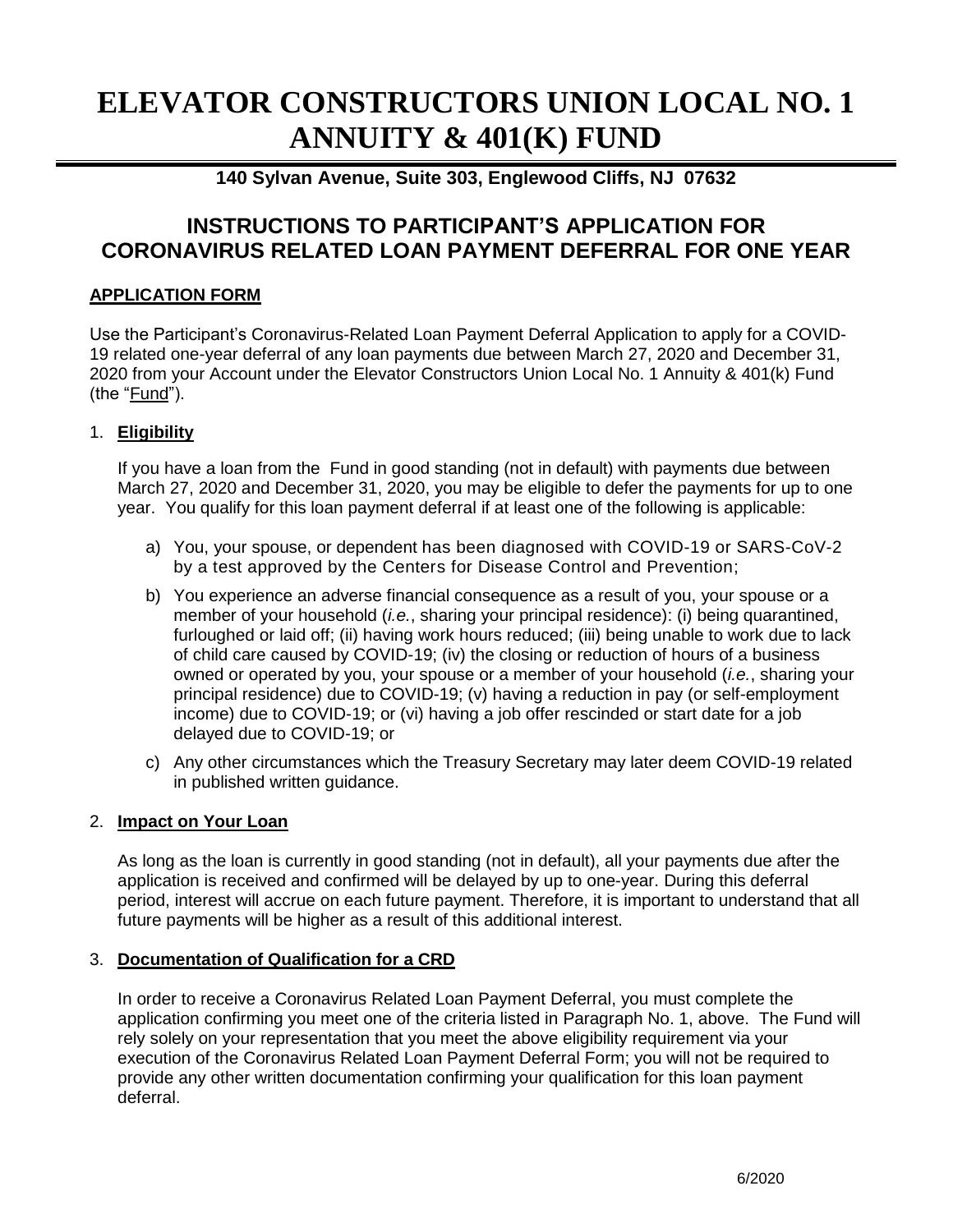# **ELEVATOR CONSTRUCTORS UNION LOCAL NO. 1 ANNUITY & 401(K) FUND**

**140 Sylvan Avenue, Suite 303, Englewood Cliffs, NJ 07632**

## **INSTRUCTIONS TO PARTICIPANT'S APPLICATION FOR CORONAVIRUS RELATED LOAN PAYMENT DEFERRAL FOR ONE YEAR**

### **GENERAL INSTRUCTIONS**

- Please review the Application Form and these Instructions carefully before completing the Form.
- Answer all questions that apply to you.
- Please make your answers complete and legible.
- If you do not understand any part of the Application Form and these Instructions, please contact the Fund Administrator's Office.
- File the completed Application Form at the Fund Administrator's Office by mail or email, **along with (1) a copy of your birth certificate and (2) a copy of your government issued identification.**
- A signed copy can also be emailed to [JGroarke@zenith-american.com](mailto:JGroarke@zenith-american.com) or faxed to 201-947-9192. This allows the review process to start sooner but the **deferral will begin when we receive the original.**

#### **APPLICATION FOR LOAN PAYMENT DEFERRAL – SECTIONS I and II OF THE FORM**

In Sections I and II of the Form, you may apply for a Coronavirus Related Loan Payment Deferral of your Account for one of the reason(s) noted on the application and described in the instructions. The deferral must be applied for before December 31, 2020. Please consider this date when applying.

#### **PARTICIPANT SIGNATURE AND CERTIFICATION – SECTION III OF THE FORM**

By signing this section, you acknowledge and certify that the selections you made in previous sections are true and correct to the best of your knowledge and that you qualify for a Coronavirus Related Loan Payment Deferral and the Trustees may rely on such certification unless they have actual notice to the contrary.